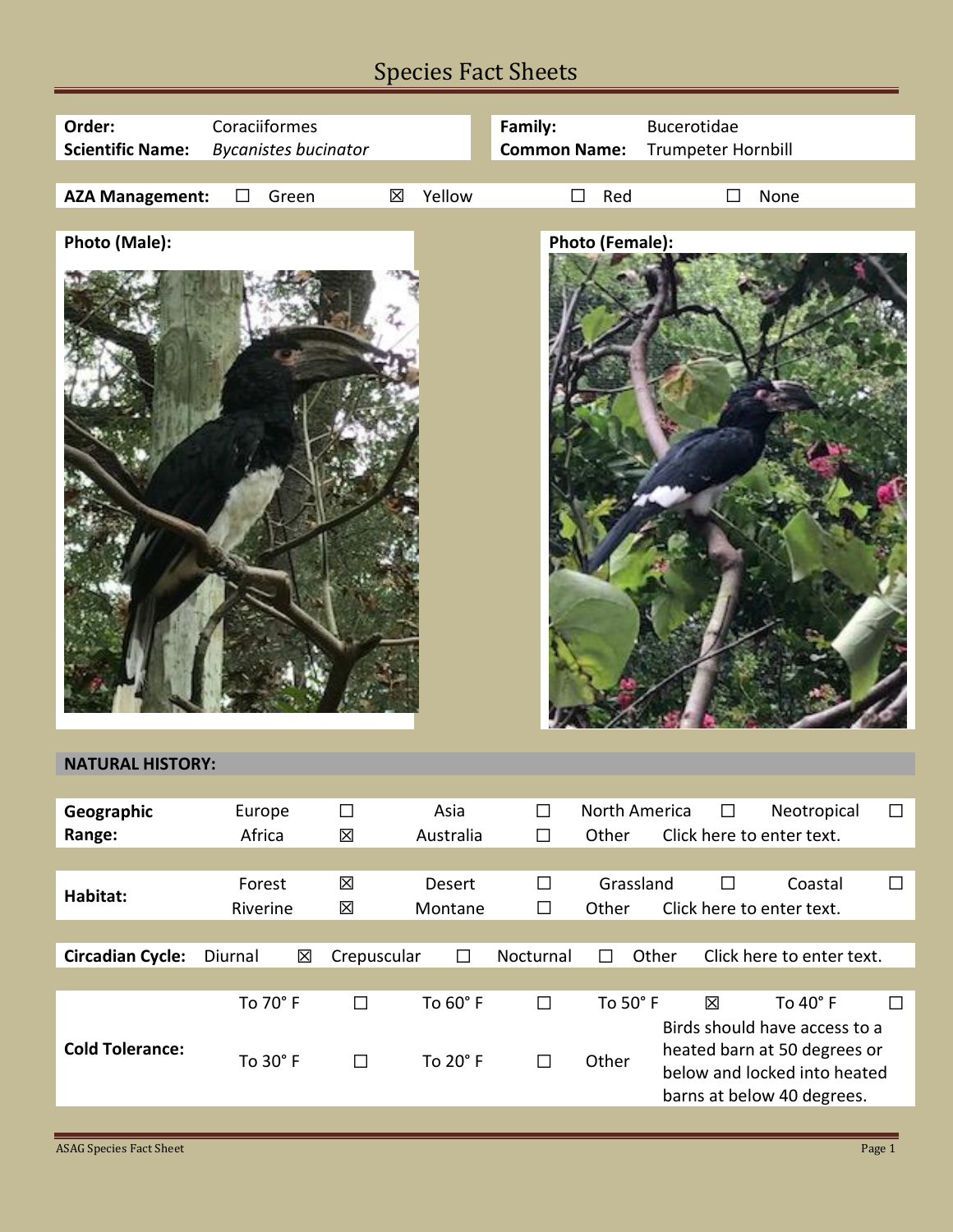| <b>Species Fact Sheets</b>                                       |                           |                                                                            |                                                                                                                                                                                                                                                                                                                                                               |                  |                       |                          |                                  |                                                                                                                                                                                                                                         |  |  |  |
|------------------------------------------------------------------|---------------------------|----------------------------------------------------------------------------|---------------------------------------------------------------------------------------------------------------------------------------------------------------------------------------------------------------------------------------------------------------------------------------------------------------------------------------------------------------|------------------|-----------------------|--------------------------|----------------------------------|-----------------------------------------------------------------------------------------------------------------------------------------------------------------------------------------------------------------------------------------|--|--|--|
| To 30° F<br><b>Heat Tolerance:</b><br>To 110° F                  |                           | To 50° F<br>$\Box$<br>Other<br>区                                           |                                                                                                                                                                                                                                                                                                                                                               |                  | To 70° F<br>$\Box$    |                          | To 90° F<br>□                    | ΙI                                                                                                                                                                                                                                      |  |  |  |
| Frugivore<br>Diet:<br>Nectivore<br><b>Captive Dietary Needs:</b> |                           | 区<br>$\Box$                                                                | Carnivore<br>Omnivore                                                                                                                                                                                                                                                                                                                                         | $\Box$<br>$\Box$ | Piscivore<br>Folivore | $\Box$<br>$\Box$         | Insectivore<br>Other (Add Below) | ΙI<br>$\Box$                                                                                                                                                                                                                            |  |  |  |
|                                                                  |                           | to eat small insects, nestling birds and bird eggs when they can be found. |                                                                                                                                                                                                                                                                                                                                                               |                  |                       |                          |                                  | Trumpeter Hornbills are primarily frugivorous, eating small fruits and berries. They have been known                                                                                                                                    |  |  |  |
| Life Expectancy in the Wild:                                     |                           |                                                                            | Females:<br>Males:<br>unknown<br>unknown                                                                                                                                                                                                                                                                                                                      |                  |                       |                          |                                  |                                                                                                                                                                                                                                         |  |  |  |
| <b>Life Expectancy in Captivity:</b>                             |                           |                                                                            | In studbook, oldest<br>In studbook, oldest living<br>Females:<br>Males:<br>living male is 29 years<br>female is 29 years old.                                                                                                                                                                                                                                 |                  |                       |                          |                                  |                                                                                                                                                                                                                                         |  |  |  |
| <b>BREEDING INFORMATION:</b>                                     |                           |                                                                            |                                                                                                                                                                                                                                                                                                                                                               |                  |                       |                          |                                  |                                                                                                                                                                                                                                         |  |  |  |
| <b>Age at Sexual Maturity:</b>                                   |                           |                                                                            | Males:                                                                                                                                                                                                                                                                                                                                                        | 3 years          |                       | Females:                 |                                  | 3 years                                                                                                                                                                                                                                 |  |  |  |
| <b>Courtship Displays:</b>                                       |                           |                                                                            |                                                                                                                                                                                                                                                                                                                                                               |                  |                       |                          |                                  | The male's loud wailing call may influence mate-attraction as well as short<br>energetic display flights. The male also courtship-feeds the female before<br>nesting. There may be some nest entrance sealing and allopreening as well. |  |  |  |
| <b>Nest Site Description:</b>                                    |                           |                                                                            | Trumpeter Hornbills nest in natural holes in trees as low as 2-3 meters up to<br>13 meters. In captivity, they will readily nest in wooden boxes. After eggs<br>are laid, the entrance is sealed to a narrow vertical slit by the female with<br>mud brought to her by the male. The female also uses food and droppings<br>for sealing the hold from within. |                  |                       |                          |                                  |                                                                                                                                                                                                                                         |  |  |  |
|                                                                  |                           |                                                                            |                                                                                                                                                                                                                                                                                                                                                               |                  |                       |                          |                                  |                                                                                                                                                                                                                                         |  |  |  |
| <b>Clutch Size, Egg Description:</b>                             |                           |                                                                            | Clutch size is 2-4 eggs which are laid every 2-3 days and incubation begins<br>with the first egg that is laid. Eggs are laid 10-15 days after the female<br>enters the nest cavity. Chicks hatch over several days. The female<br>undergoes molt while in the nest box. The whole nesting cycle last 88-117<br>days.                                         |                  |                       |                          |                                  |                                                                                                                                                                                                                                         |  |  |  |
|                                                                  | <b>Incubation Period:</b> | Incubation is 28 days.                                                     |                                                                                                                                                                                                                                                                                                                                                               |                  |                       | <b>Fledgling Period:</b> |                                  | After approximately 50 days,<br>both the chicks and the<br>female break the seal on the<br>nest and emerge. The male<br>continues to bring food to<br>the chicks until they are<br>strong enough to join the<br>parents in foraging.    |  |  |  |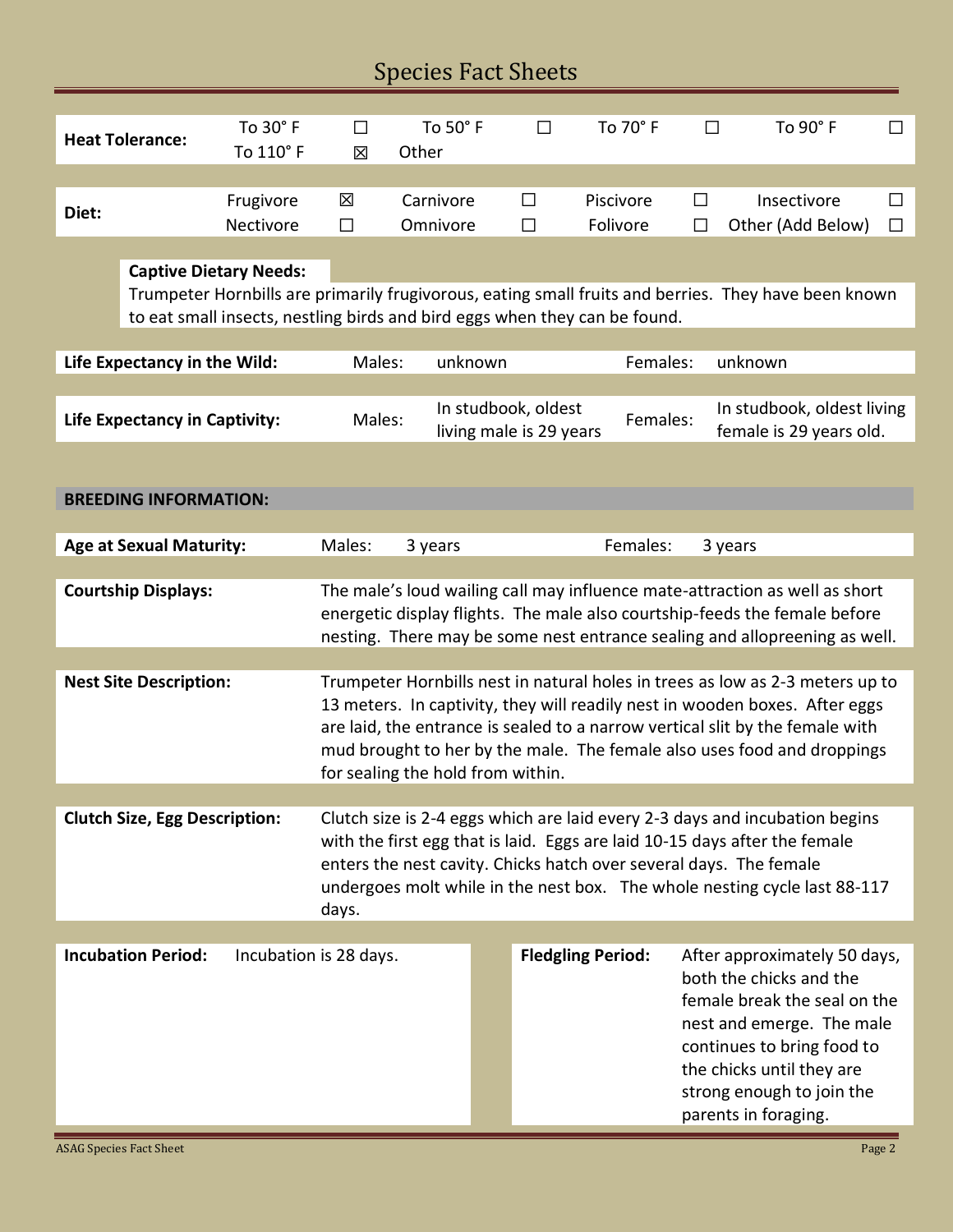| <b>Parental Care:</b>                                      | Female remains in the nest cavity with the chicks until time to fledge. The male<br>brings food to the female and chicks in the nest cavity. |                                                                                                                                                                                                                                                              |  |                                                                                                                                                                                                                                                                                                 |                                                                                                                             |  |  |
|------------------------------------------------------------|----------------------------------------------------------------------------------------------------------------------------------------------|--------------------------------------------------------------------------------------------------------------------------------------------------------------------------------------------------------------------------------------------------------------|--|-------------------------------------------------------------------------------------------------------------------------------------------------------------------------------------------------------------------------------------------------------------------------------------------------|-----------------------------------------------------------------------------------------------------------------------------|--|--|
|                                                            |                                                                                                                                              |                                                                                                                                                                                                                                                              |  |                                                                                                                                                                                                                                                                                                 |                                                                                                                             |  |  |
| <b>Chick Development:</b>                                  |                                                                                                                                              | Click here to enter text.                                                                                                                                                                                                                                    |  |                                                                                                                                                                                                                                                                                                 |                                                                                                                             |  |  |
|                                                            |                                                                                                                                              |                                                                                                                                                                                                                                                              |  |                                                                                                                                                                                                                                                                                                 |                                                                                                                             |  |  |
| <b>CAPTIVE HABITAT INFORMATION:</b>                        |                                                                                                                                              |                                                                                                                                                                                                                                                              |  |                                                                                                                                                                                                                                                                                                 |                                                                                                                             |  |  |
|                                                            |                                                                                                                                              |                                                                                                                                                                                                                                                              |  |                                                                                                                                                                                                                                                                                                 |                                                                                                                             |  |  |
| Social Structure in the Wild:                              |                                                                                                                                              | Pairs are monogamous and may stay together in these pairs even past the<br>breeding season, foraging and roosting together at night. They will<br>sometimes stay together in family groups with young from the previous year<br>staying to help at the nest. |  |                                                                                                                                                                                                                                                                                                 |                                                                                                                             |  |  |
|                                                            |                                                                                                                                              |                                                                                                                                                                                                                                                              |  |                                                                                                                                                                                                                                                                                                 |                                                                                                                             |  |  |
| <b>Social Structure in Captivity:</b>                      |                                                                                                                                              | Best kept in pairs, but many are kept singly in bird show settings. They have<br>been kept in family groups for longer periods when nesting opportunities<br>are absent.                                                                                     |  |                                                                                                                                                                                                                                                                                                 |                                                                                                                             |  |  |
|                                                            |                                                                                                                                              |                                                                                                                                                                                                                                                              |  |                                                                                                                                                                                                                                                                                                 |                                                                                                                             |  |  |
| <b>Minimum Group Size:</b>                                 | holding cages.                                                                                                                               | Can be housed singly in<br>smaller indoor/outdoor                                                                                                                                                                                                            |  | <b>Maximum Group Size:</b>                                                                                                                                                                                                                                                                      | Normally kept in pairs<br>only, but offspring can<br>stay with the parents if<br>nesting opportunities<br>are not provided. |  |  |
|                                                            |                                                                                                                                              |                                                                                                                                                                                                                                                              |  |                                                                                                                                                                                                                                                                                                 |                                                                                                                             |  |  |
| Compatible in<br><b>Mixed Species Exhibits:</b>            | <b>Comments:</b><br>Yes                                                                                                                      |                                                                                                                                                                                                                                                              |  | They have been successfully housed with different<br>ibis species, pigeons, turacos, guineas, waterfowl,<br>cranes, Abdim's storks, hamerkop with minimal<br>problems. They can be hard on smaller passerines<br>birds and will steal eggs and nestlings if the<br>opportunity presents itself. |                                                                                                                             |  |  |
|                                                            |                                                                                                                                              |                                                                                                                                                                                                                                                              |  |                                                                                                                                                                                                                                                                                                 |                                                                                                                             |  |  |
| <b>Optimal Habitat Size:</b><br>Click here to enter text.  |                                                                                                                                              |                                                                                                                                                                                                                                                              |  |                                                                                                                                                                                                                                                                                                 |                                                                                                                             |  |  |
| <b>Management Challenges:</b><br>Click here to enter text. |                                                                                                                                              |                                                                                                                                                                                                                                                              |  |                                                                                                                                                                                                                                                                                                 |                                                                                                                             |  |  |
| <b>ADDITIONAL COMMENTS:</b>                                |                                                                                                                                              |                                                                                                                                                                                                                                                              |  |                                                                                                                                                                                                                                                                                                 |                                                                                                                             |  |  |
| Click here to enter text.                                  |                                                                                                                                              |                                                                                                                                                                                                                                                              |  |                                                                                                                                                                                                                                                                                                 |                                                                                                                             |  |  |